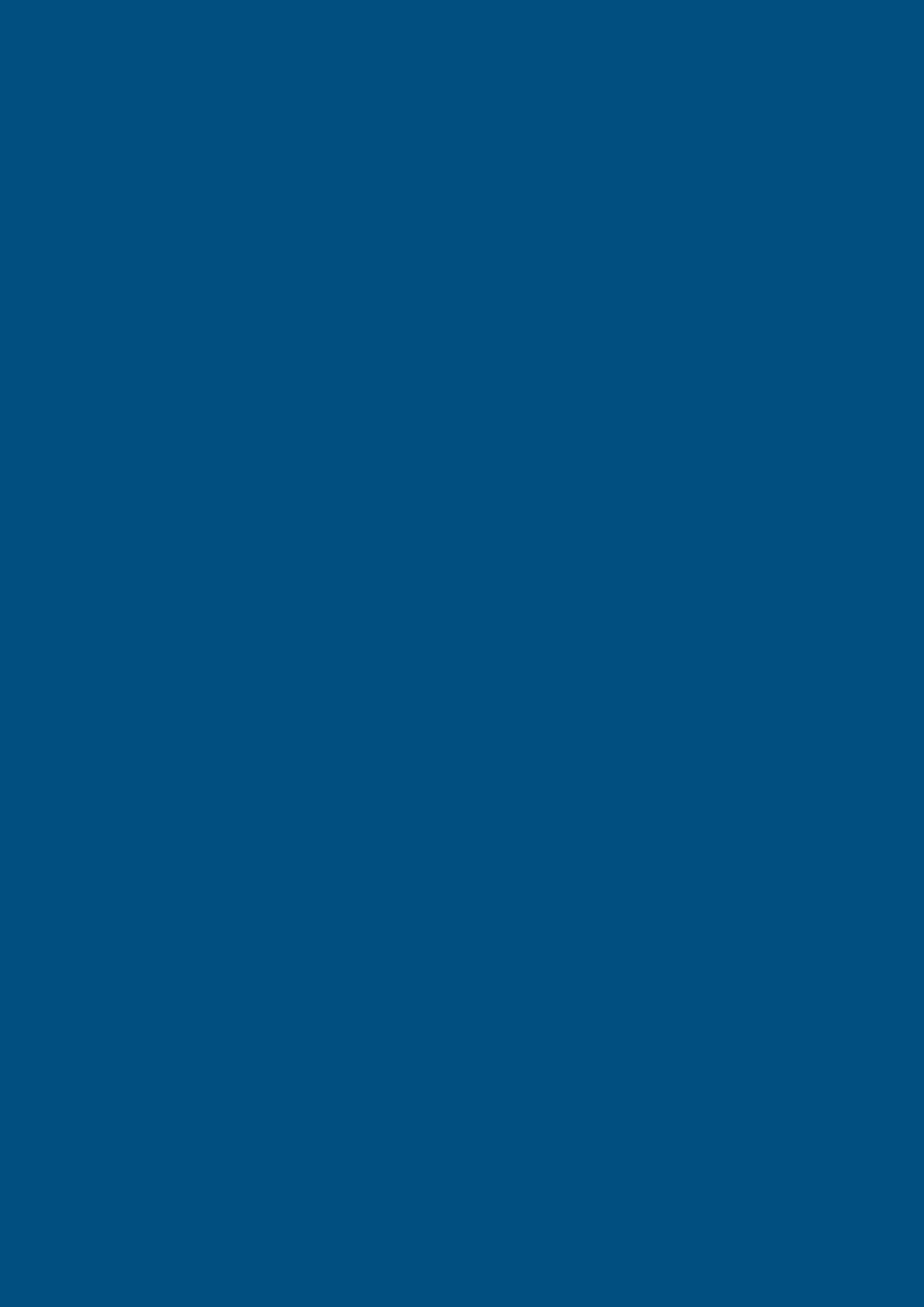### **Foreword**



Growing levels of traffic and the need to ensure that Germany, as a leading exporting nation, remains a competitive site for economic activity mean that our transport infrastructure has to meet enormous challenges in terms of efficiency. In addition, there are central tasks such as road safety, environmental protection, climate change mitigation and effective energy conservation. And there is also the key question as to how we can ensure that the necessary investment is made in our transport infrastructure with the funds at our disposal. There are thus a lot of issues involved in the construction of our future roads.

Given these challenges for the "roads of the future", we need innovations. The Federal Ministry of Transport, Building and Urban Development and the Federal Highway Research Institute have thus developed a research programme entitled "Roads in the 21st Century – Innovative Road Construction in Germany". At the same time, the programme is embedded in the Federal Government's high-tech strategy. The objective is to pave the way for promising and innovative solutions for the road mode into everyday

application in road construction: In the future, our roads are to become more intelligent by means of modern traffic guidance systems and an innovative road works and incident management system. Vehicle-to-vehicle and vehicle-to-infrastructure communication will help to further reduce the number of accidents and smooth the flow of traffic. Another example is the development and testing of modular rapid repair systems for concrete roads, also known as concrete plugs.

Our objective in launching the "Roads in the 21<sup>st</sup> Century" programme is to achieve more quality, improve value for money and provide a crucial boost to innovation in road construction in Germany. Take a look for yourself.

like the mas

Dr Peter Ramsauer, Member of the German Bundestag Federal Minister of Transport, Building and Urban Development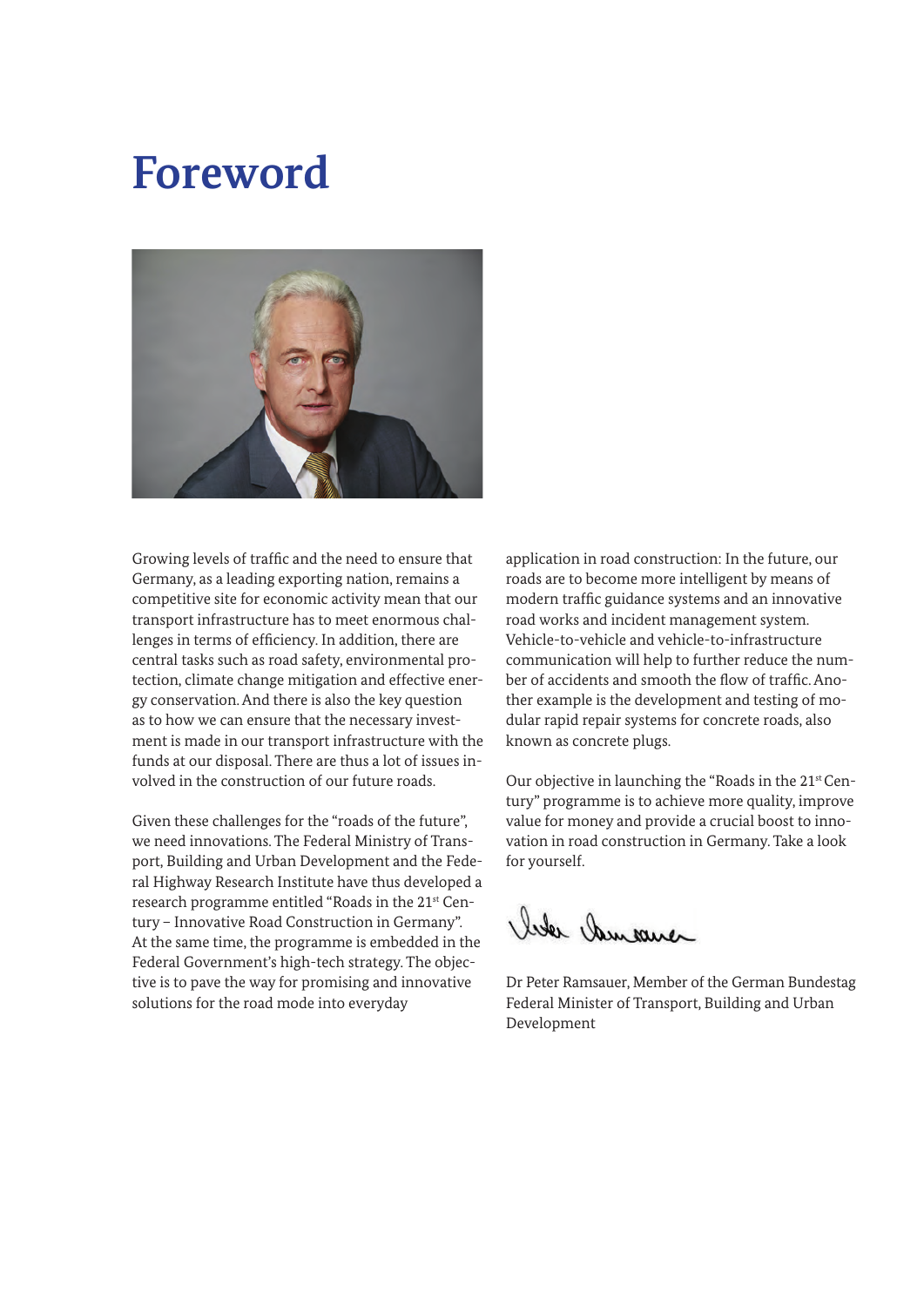## **Introduction**

Transport is the foundation of our economy and society. Mobility is a prerequisite of well-functioning markets and is a crucial factor determining our quality of life. Future economic growth, and the concomitant creation and safeguarding of jobs, will not be possible without the movement of persons and goods.

The road mode is a key component of an intermodal transport system. It has to meet the travel needs of individuals and manage the sharp rise that is likely in our economy's need for freight transport. Combined with the rising need for structural maintenance, this is already resulting in conflicts between moving and stationary traffic and among the public affected by emissions. The Federal Ministry of Transport, Building and Urban Development's Road Construction Directorate-General, with the support of the Federal Highway Research Institute, has developed a research programme entitled "Roads in the 21st Century – Innovative Road Construction in Germany", which is designed to provide the necessary boost to innovation in the road mode.

21<sup>st</sup> century roads will have to confront not only familiar but also new challenges which, in the interests of a sustainable system of roads, also have to be fully taken into account. These challenges include:

### Demographic change

The roads of the future are to cater in particular to the mobility needs of an ageing society.

### Climate change

By means of adaptation measures and mitigation strategies, the roads of the future are to ensure sustainable infrastructure, thereby safeguarding mobility.

### Technological change

The roads of the future can play the role of a driver of innovation. On the other hand, postponing the introduction of new technologies, or introducing them hesitantly, will result in significant constraints. The roads of the future are thus to make Germany a more competitive site for economic activity by accelerating and directly implementing technological advances.

#### Globalization

As a consequence of globalization, significantly higher volumes of traffic are already apparent today in both the passenger and freight sectors. To manage these levels of traffic, the roads of the future are to deploy intelligent transport systems to control the flow of traffic, thereby ensuring smooth mobility.

### Sustainability in a post-fossil society

The roads of the future will be designed, built, operated and maintained on the basis of modern economic instruments. Full account is to be taken of the requirements of sustainable life-cycle management, the increasing use of alternative construction materials and the application of appropriately optimized construction processes.

The objective of this framework programme is to evolve the roads in a functional manner. In the interests of sustainable mobility, they are to be made safer, more economical, more efficient, more reliable and more intelligent as regards their main use – namely their connectivity function. In addition, boosts to innovation will be generated. In this way, a holistic approach is to be adopted to address the existing and future requirements to be met by the road mode and to tackle the new global challenges.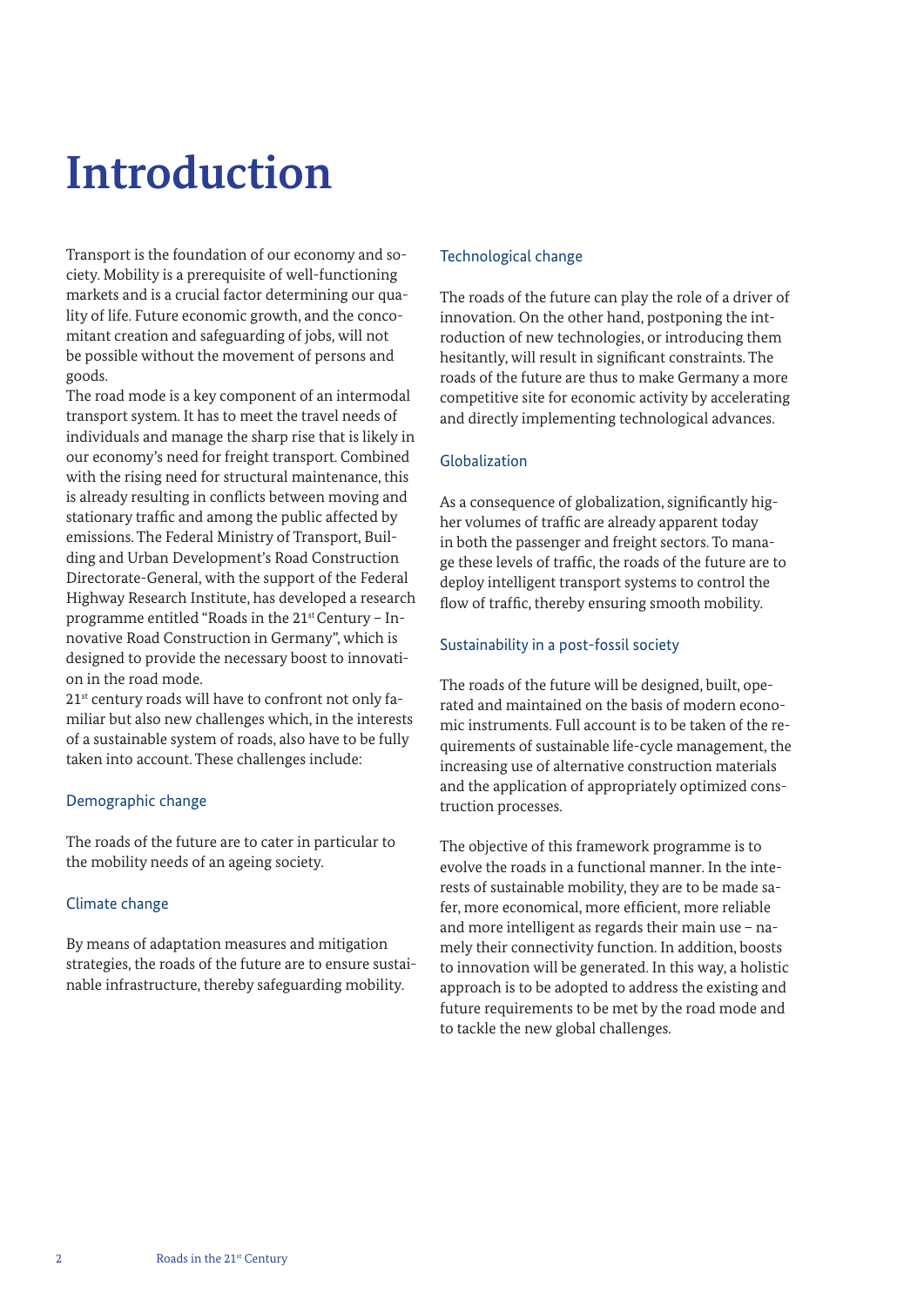The following thematic focus areas have been selected for the programme:

- **A. Safe and reliable roads**
- **B. Intelligent roads**
- **C. Energy-efficient roads**
- **D. Low-emission roads**
- **E. Roads as part of people's living environment**
- **F. Sustainable roads**
- **G. Roads as innovators**

These areas include old and new challenges in various guises. The thematic focus areas are also intended to overlap when they are subsequently fleshed out.

To implement the research programme, the appropriate national bodies (government, academia, public authorities and industry) will have to take concerted and coordinated action. These bodies will thus be involved in the further implementation of the programme at an early stage. Within the Department, there are capacities that can be deployed flexibly. These include the research excellence of the Federal Highway Research Institute (which has its own research and innovation programme) and the items in the Road Construction Directorate-General's budget that cover research. However, these conventional instruments will be nowhere near sufficient to provide the desired boost to innovation. If the programme is to be successfully implemented, it is thus imperative that additional funds be provided at short notice to kick-start key issues, i.e. project families of a landmark character. Funds are available for this purpose from the Federal Government's "12 billion euro programme for education and research".

In addition, the benefit that can be achieved in the short term is to be sustained over the medium term. To this end, all activities conducted as part of "Roads in the 21<sup>st</sup> Century" will be used that are interlinked at both the national (relevant research funded by the Federal Ministry of Economics and Technology and the Federal Ministry of Education and Research) and European level: joint research conducted by the Conference of European Directors of Roads (CEDR), relevant research programmes launched by the European Commission, the FOR (Forever Open Road) programme conducted by the Forum of European National Highway Research Laboratories (FEHRL) and bilateral collaboration, for instance with the French "Route de la 5ème génération" programme.

There follows an outline of the programme for the aforementioned thematic focus areas, covering primarily the issues relevant to the federal trunk roads. This is based on an approach with short, medium and long term elements that build on one another. The first phase of the approach provides for the preparation of blueprints plus the development of methods and the procedural analysis of individual systems. Building on this, the second phase will involve the delivery of pilot applications and the integration of subsystems. In both phases, aspects of business management and the national economy will have to be taken into account. Based on the findings from these stages, a strategy will have to be developed in each case which pursues the objective of complete system integration and the preparation of holistic practical deployment.

The programme outlined here will create a framework on the basis of which the innovations relevant to the road system as whole will be identified, evolved in a targeted manner and, taking a holistic appraisal as a basis, profitably deployed in practical applications.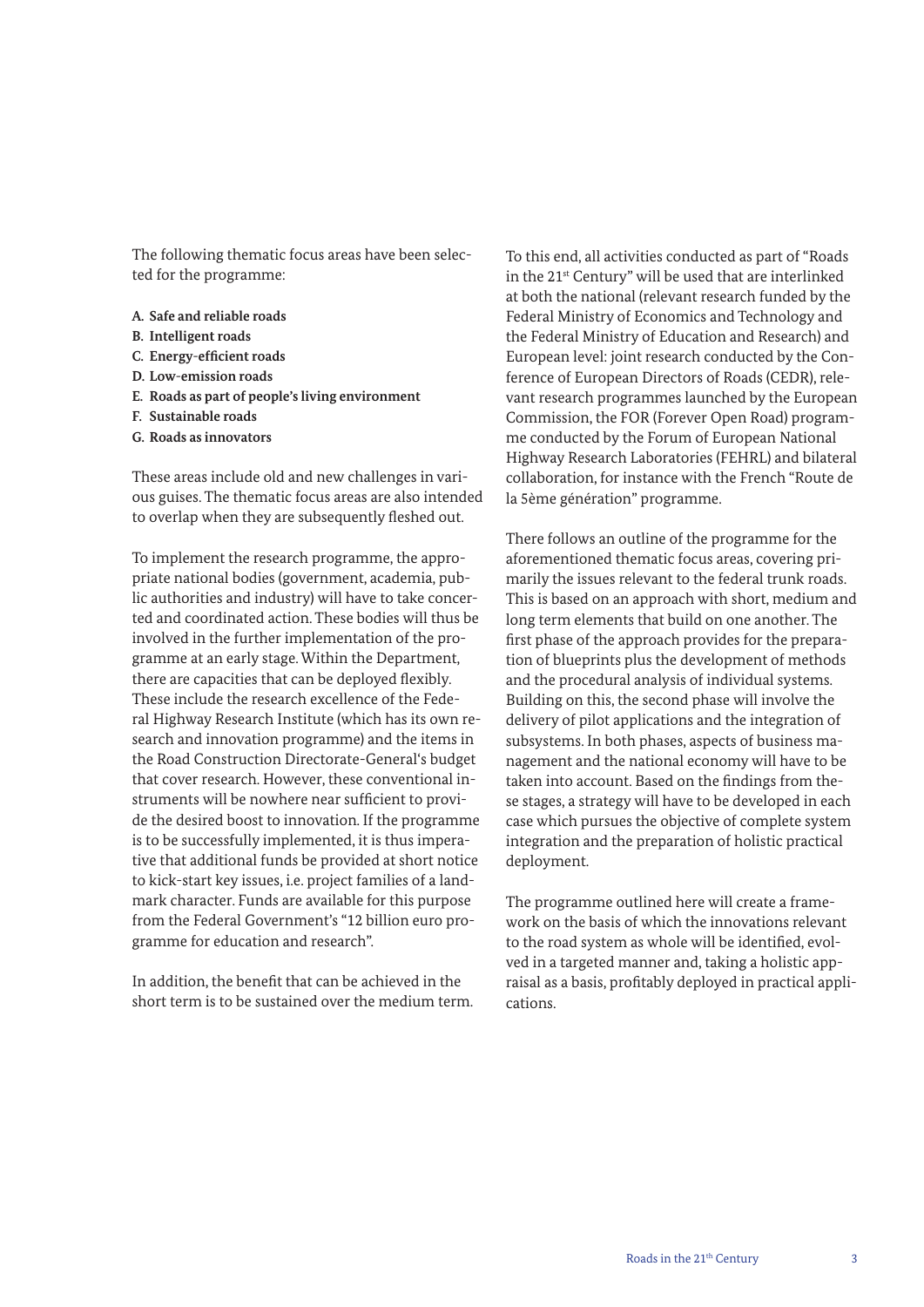## **A. Safe and reliable roads**

A key objective of 21st century roads is to facilitate the safe and efficient movement of persons and goods over short and long distances and to ensure that these movements can be planned with a high degree of reliability. In addition, the capacity of the roads will be further enhanced so that they can not only carry their own passengers and freight but also absorb additional traffic resulting from disruption in other modes of transport (for instance crises such as the volcanic ash in 2010 or incidents such as the tanker accident at the Loreley in 2011).

Given the age structure of the road network, there is a great need for renewal. This need is to be met by means of an overarching structural maintenance management system. Combined with an advanced road works and incident management system, this will make it possible to significantly reduce traffic disruption.  $21^{st}$  century roads are to be able to handle  $21^{st}$ century freight traffic on the basis of technologically advanced and economically sound solutions. 21<sup>st</sup> century roads will be able to integrate information from vehicles into roadside information and management systems and to support communication between invehicle safety systems. This follows the guiding principle that a safe road also decisively enhances its

reliability. The basis for this will be a comprehensive safety management system for the entire road infrastructure. The network elements that are especially important for the quality of traffic (junctions, bridges and tunnels) will be subject to in-depth safety management. Accordingly, all major routes are to be provided with optimum protection against the impact of climate change, and the routine road maintenance services will be equipped to cope with extreme weather events. Another objective is to ensure that each section of road, depending on its importance, meets the information needs of every single road user, thereby facilitating an efficient flow of traffic on the basis of individual decisions. Short-term measures to achieve these objectives will

focus, inter alia, on the development of an efficient traffic analysis system that also includes instruments for minimizing the impact of road works. Furthermore, preparatory work is to be carried out for the strategy of providing road furniture that is compatible with in-vehicle sensors as a prerequisite of assisted or (semi)-automatic driving, for strategies relating to standardized roads and the improvement of tunnel safety, and for the development of analyses to determine vulnerability to impacts caused by climate change or to any other safety-related impacts.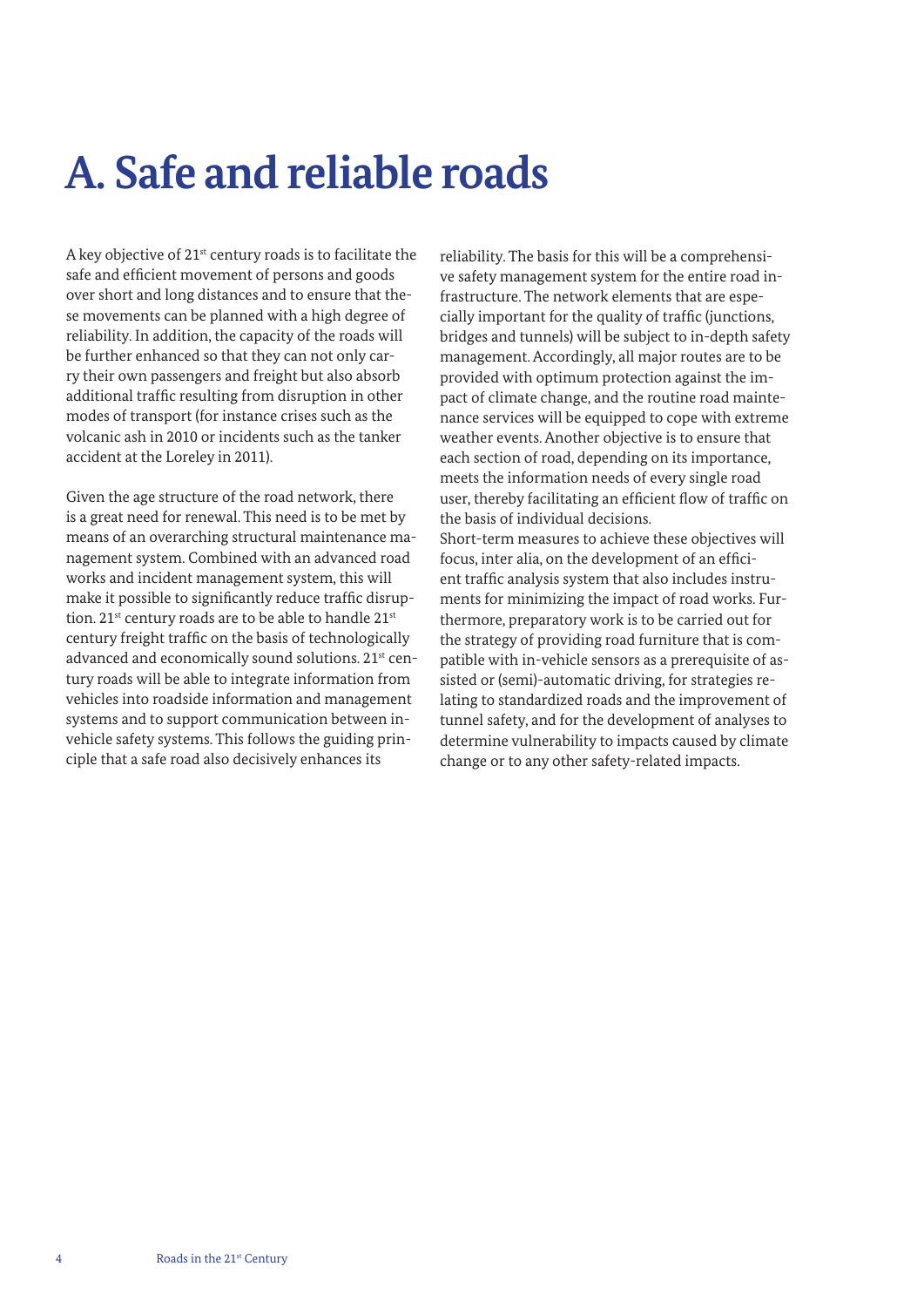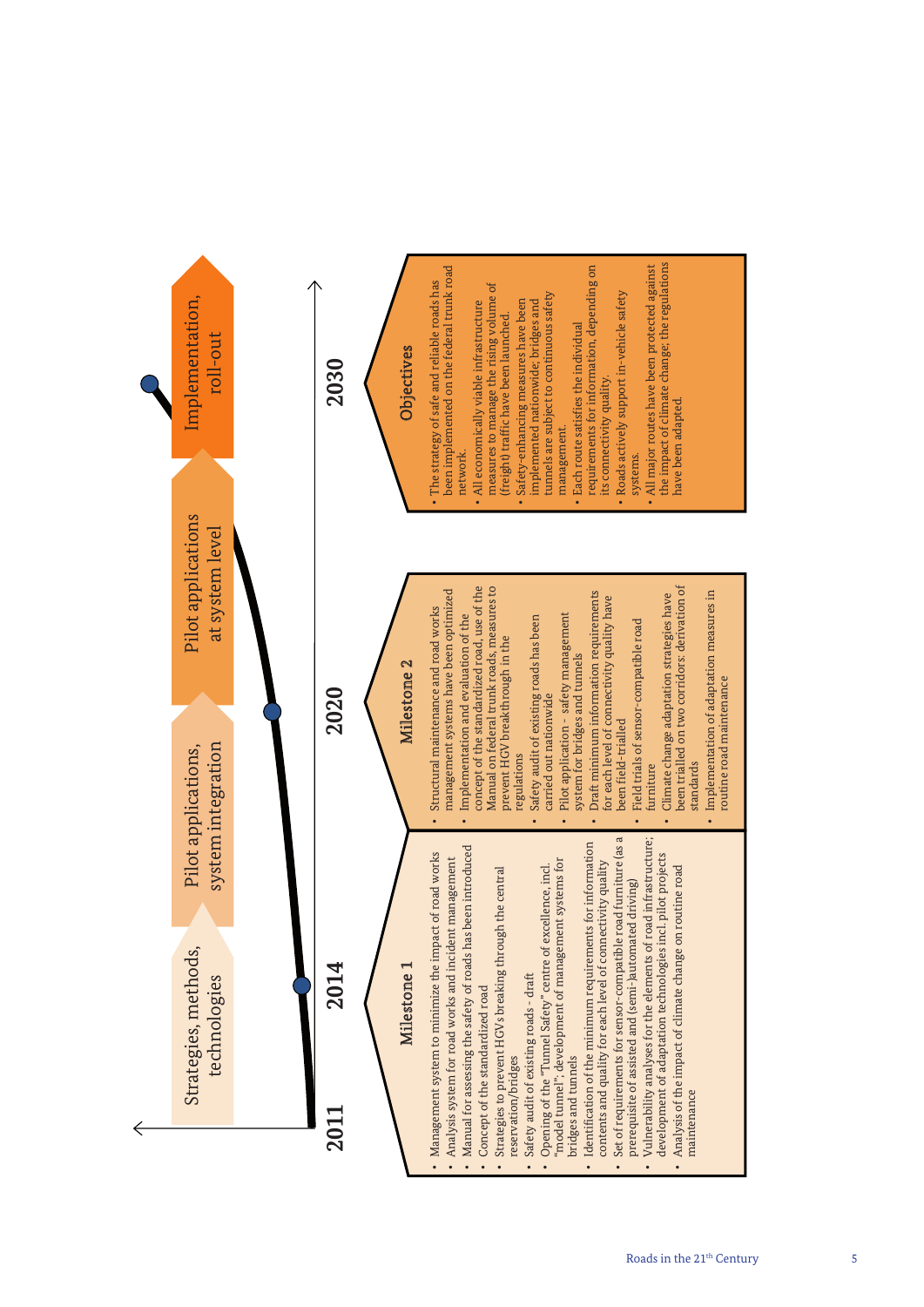## **B. Intelligent roads**

The objective of the "intelligent roads" concept is to create better conditions for operational and strategic decisions in the fields of traffic management and structural road maintenance. Road users will benefit from this in the form of less traffic disruption, better information and smoother journeys.

Supported by a multiplicity of information and communications systems, data relating to the roads will be collected and analyzed in a targeted manner. This will enable road operators to make their operations more efficient, thereby cutting costs, minimizing operational risks and enhancing road safety and thus efficiency across the entire road network.

Developments in construction materials and process engineering will generate "intelligent" materials and designs that are able to measure and analyze information such as stress and impact. In a closed microcircuit, they can react independently. Thus, one possible approach is the development of "self-healing" materials in the context of innovative road designs with integrated sensors, characterized by especially fast and simple handling.

In additional, the potential inherent in intelligent systems already in operation today has to be harnessed. The requirements of the various spheres (construction, traffic management and structural maintenance management) regarding intelligent roads have to be merged in order to exhaust existing synergies.

21<sup>st</sup> century roads will consist of intelligent materials and designs, they will use intelligent construction methods and deploy innovative information systems. The material, design and information/communications subsystems will be integrated to form an overall system.

Short-term measures to achieve these objectives will focus primarily on specifying the sensor technology required for the continuous monitoring of the condition of roads and structures, the traffic environment and road safety. In additional, possible ways of deploying intelligent materials and easy-to-repair road designs are to be explored. The findings are to be verified in demonstrators in laboratories and at test sites. Furthermore, the first decisive steps towards the development of an ITS framework architecture for the roads will be taken.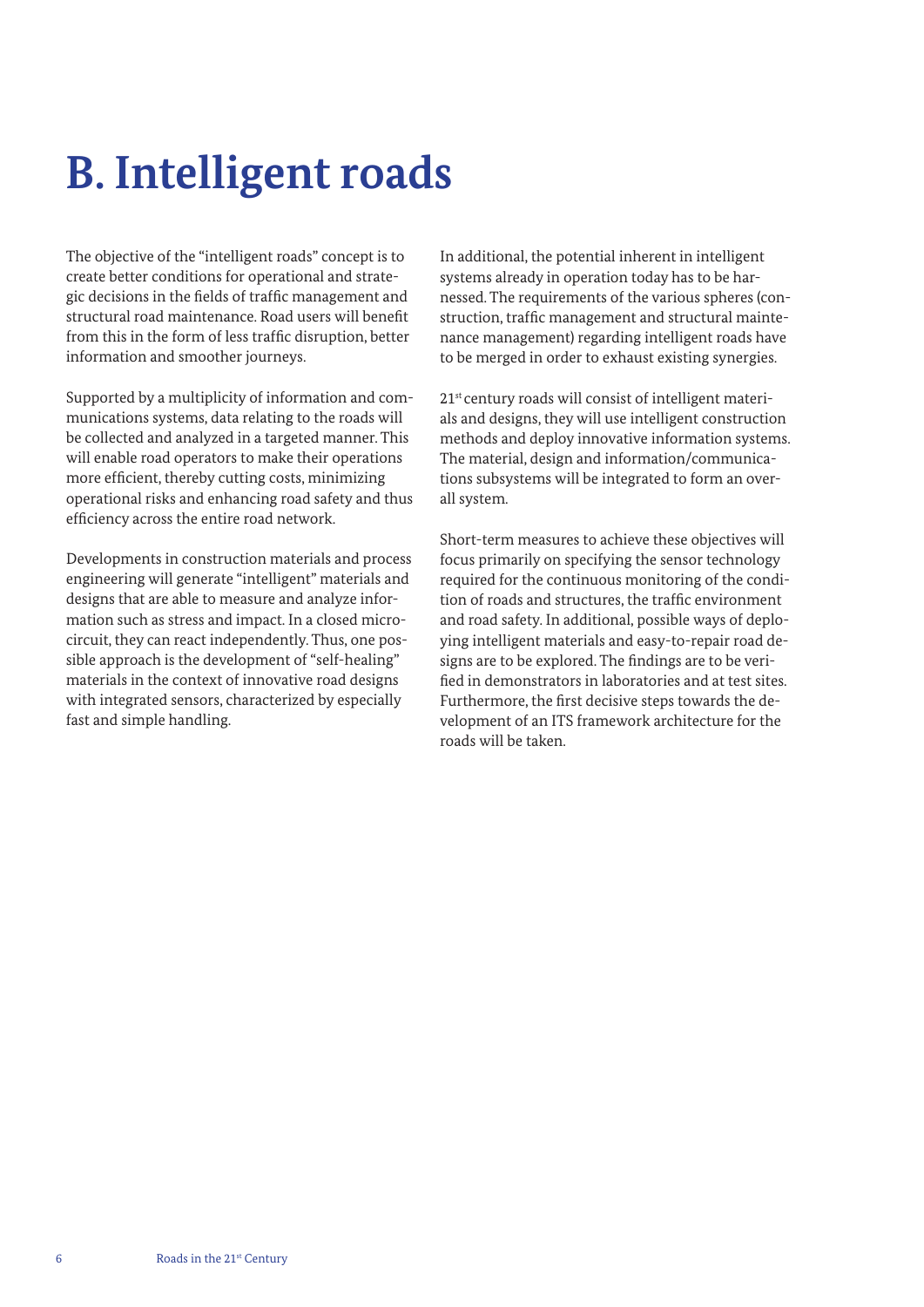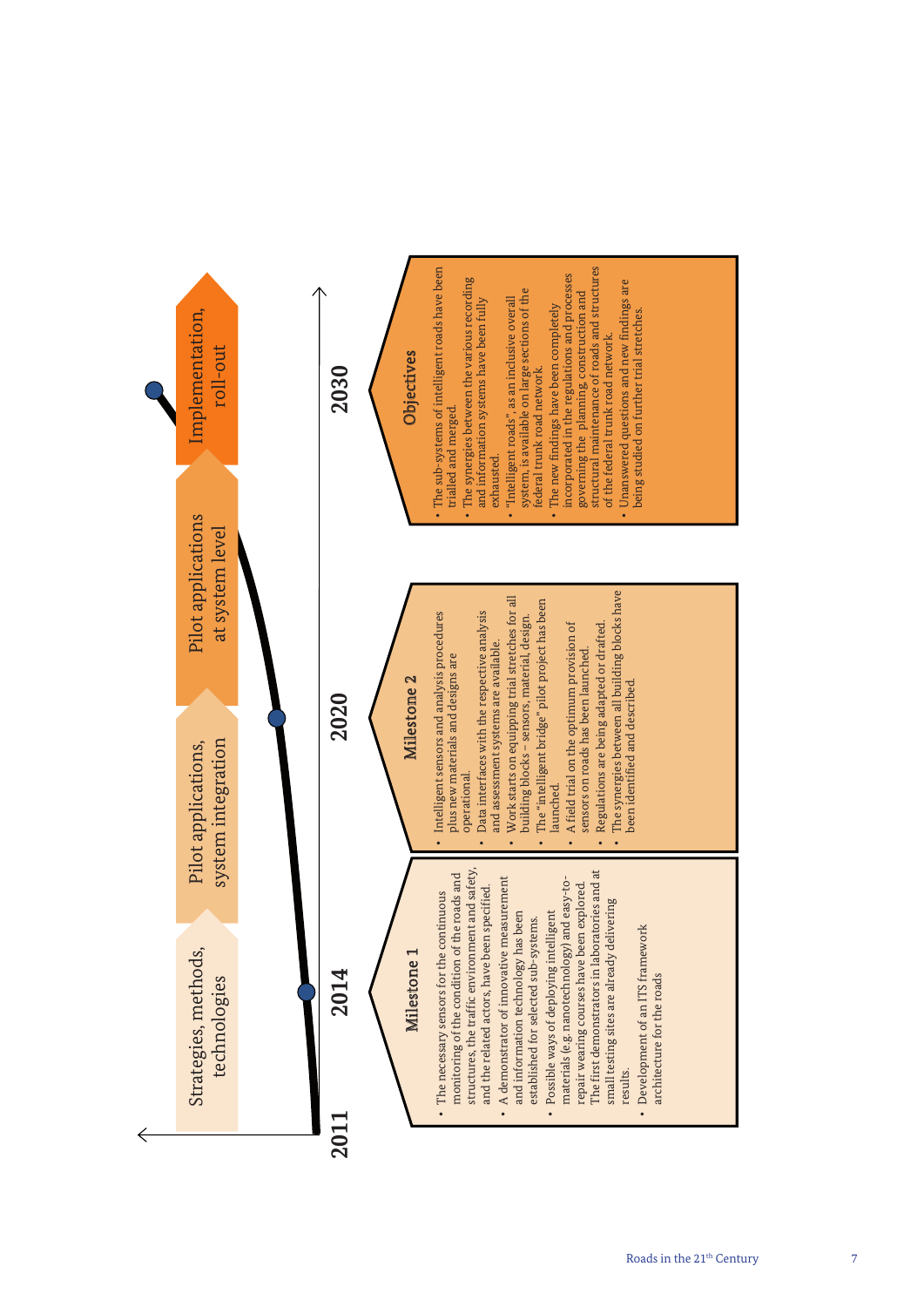## **C. Energy-efficient roads**

One of the main features of all aspects of 21<sup>st</sup> century roads will be energy conservation. The roads are to be optimized in all spheres (design, construction, operation) in terms of energy consumption and, in places, facilitate energy generation from renewable sources. This energy can be used for electric systems along the roads, for instance in tunnels, or at "filling stations of the future" – electric vehicle charging points to be installed on federal trunk roads in the future.

The extent to which photovoltaic systems and wind turbines on roads can supply some of the energy required for operation of the road is to be studied. This is to be viewed in terms of balanced energy performance and not in terms of immediately and directly using the electricity generated in the road environment.

One obvious place for the production of solar power is the roadside area, which could be made available by the owner (authority responsible for road construction and maintenance). A research project is currently being conducted to identify potential space.

In addition, the combination of noise abatement structures and solar panels promises to produce synergies. An innovative pilot project is currently being prepared which will involve the deployment of photovoltaic elements that also directly perform a noise mitigation function.

Geothermal power and wind energy can also be used in the road environment.

New construction materials and types of construction will focus on energy consumption that is as low as possible. The large-scale deployment of LED technology at rest areas or in tunnels will permanently reduce the energy requirements of lighting and adaptive traffic control systems in the places where they are needed.

As a short-term measure, the future use of piezoelectric generators to supply energy to traffic signals and lighting installations is to be studied. A further study is to be carried out to determine the extent to which the use of geothermal power, for instance on bridges, can temper carriageways, thereby enhancing road safety.

In keeping with a sustainable and life cycle approach, the design, construction and maintenance of 21<sup>st</sup> century roads will be geared to low energy consumption. Types of construction and construction materials will be optimized to reduce their carbon footprint as much as possible. In addition,  $\mathrm{CO}_2$  emissions will also be taken into account and minimized during the manufacture and disposal of construction materials.

This thematic focus area is closely linked to the area in Section F (sustainable roads).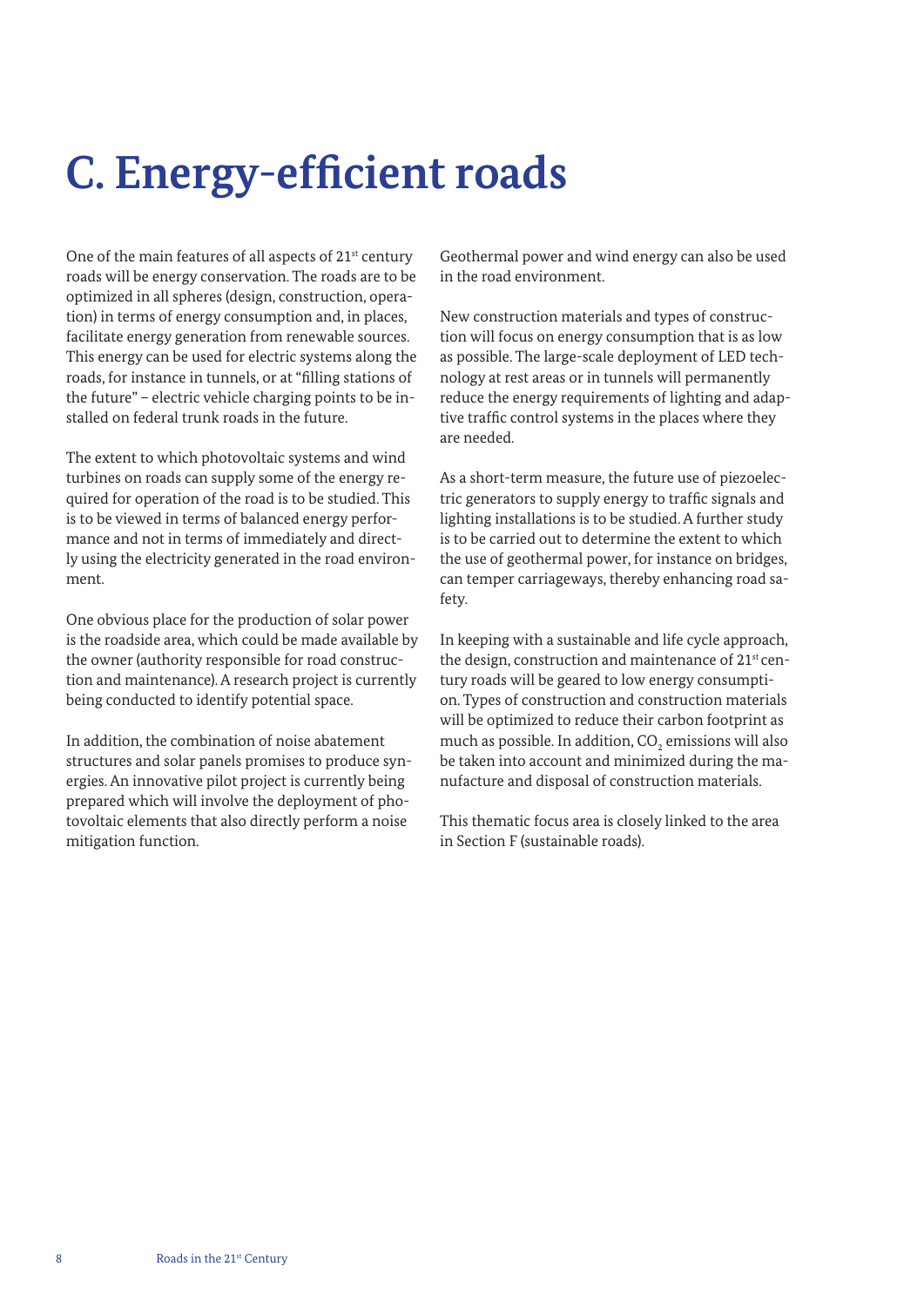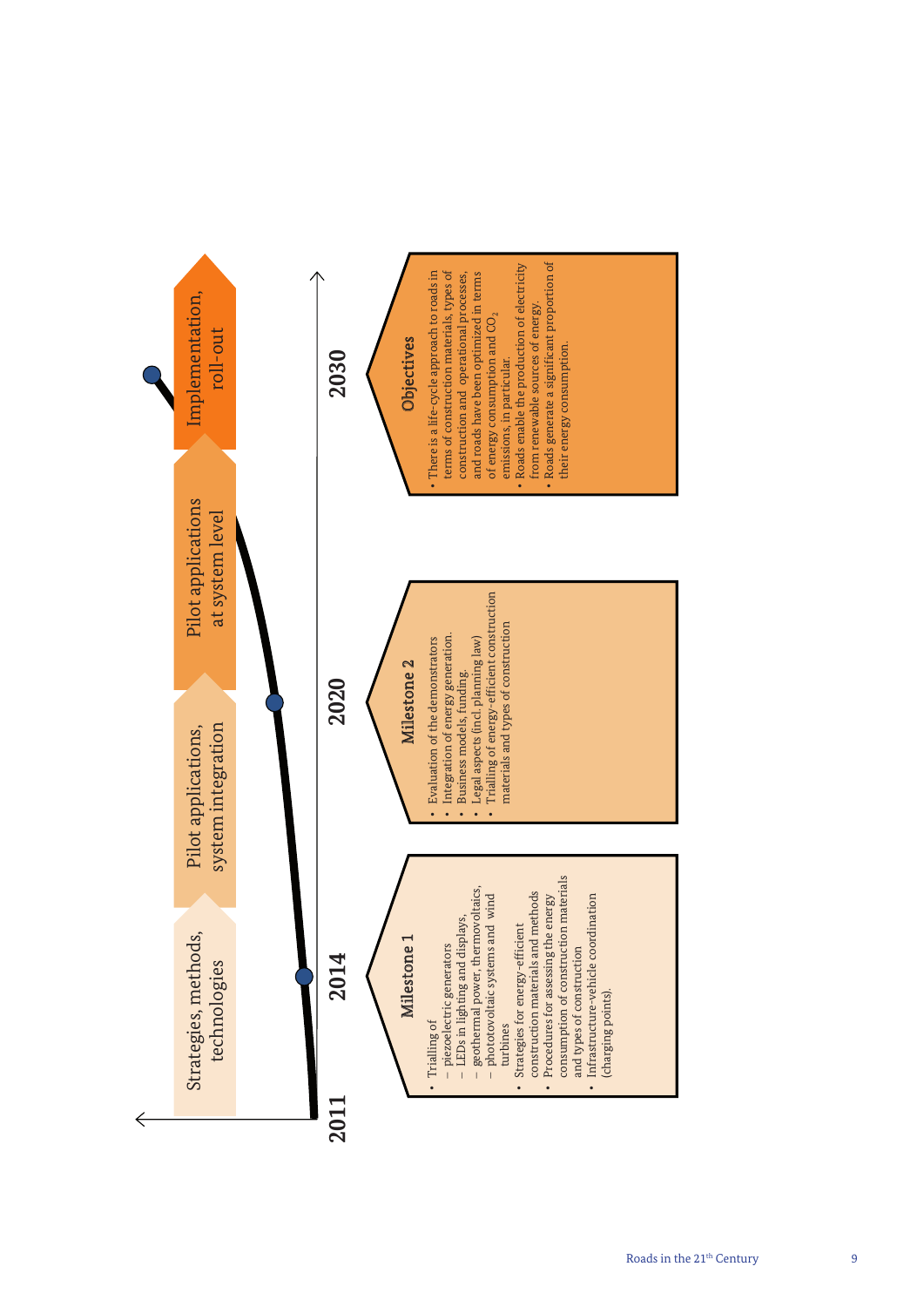## **D.Low-emission roads**

Today, the compatibility of roads and traffic with the requirements of pollution control is a major component determining people's acceptance of motorized road transport. The objective of 21<sup>st</sup> roads is to also bring this compatibility into line with the increasingly stringent requirements of pollution control. To achieve this, it is necessary to reduce emissions from transport on federal trunk roads, to lower the trafficrelated pollution nuisance to people and nature, and to comply with the medically, biologically, ecologically and economically justified requirements of pollution control.

It is the objective of  $21<sup>st</sup>$  century roads to significantly reduce actual traffic noise at source by means of new and optimized pavement designs. In addition, appropriate pollutant degradation and retention technologies are to be integrated into the standard types of construction to minimize emissions from transport. Effective measures for air pollution control on roads are to be identified and implemented nationwide and as demand requires. A system of classification

comprising all target values for wearing courses and structures is to make it possible to select designs that are optimized to meet the requirements of the situation.

Over the short term, the measures to achieve these objectives will focus on strategies for the minimization and for the integrated degradation and retention of emissions on roads. To this end, quiet carriageway surfaces will be developed and trialled on the basis of innovative methods for the calculation of acoustic indicators. In addition, procedures for photocatalytic pollutant degradation and other types of construction for integrated pollutant retention and degradation will be trialled and evaluated. This will comprise both types of construction with technologically necessary measures for the deployment of substitute construction materials and structures to retain pollutants from the road effluent.

This thematic focus area is closely linked to the area in Section F (sustainable roads).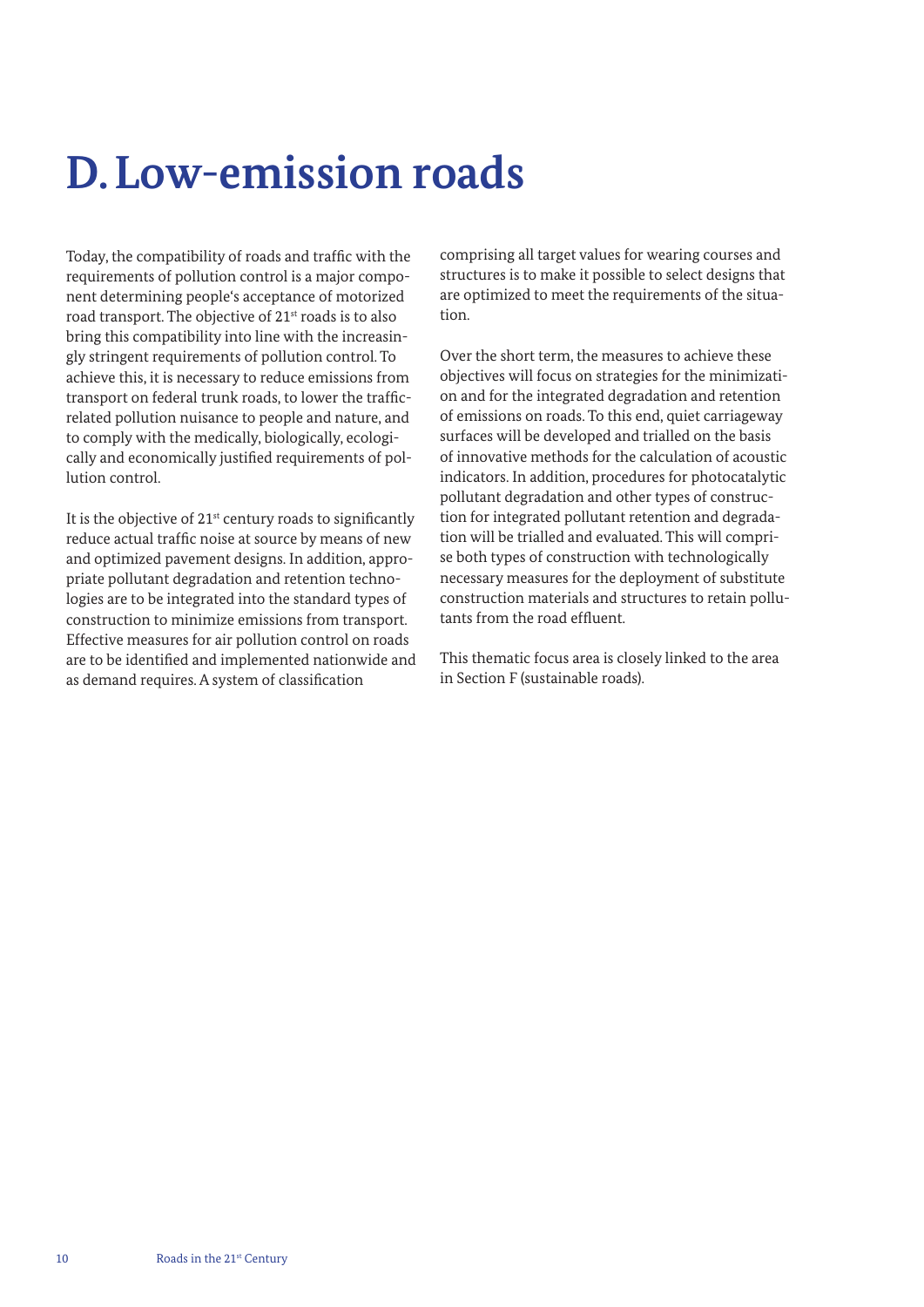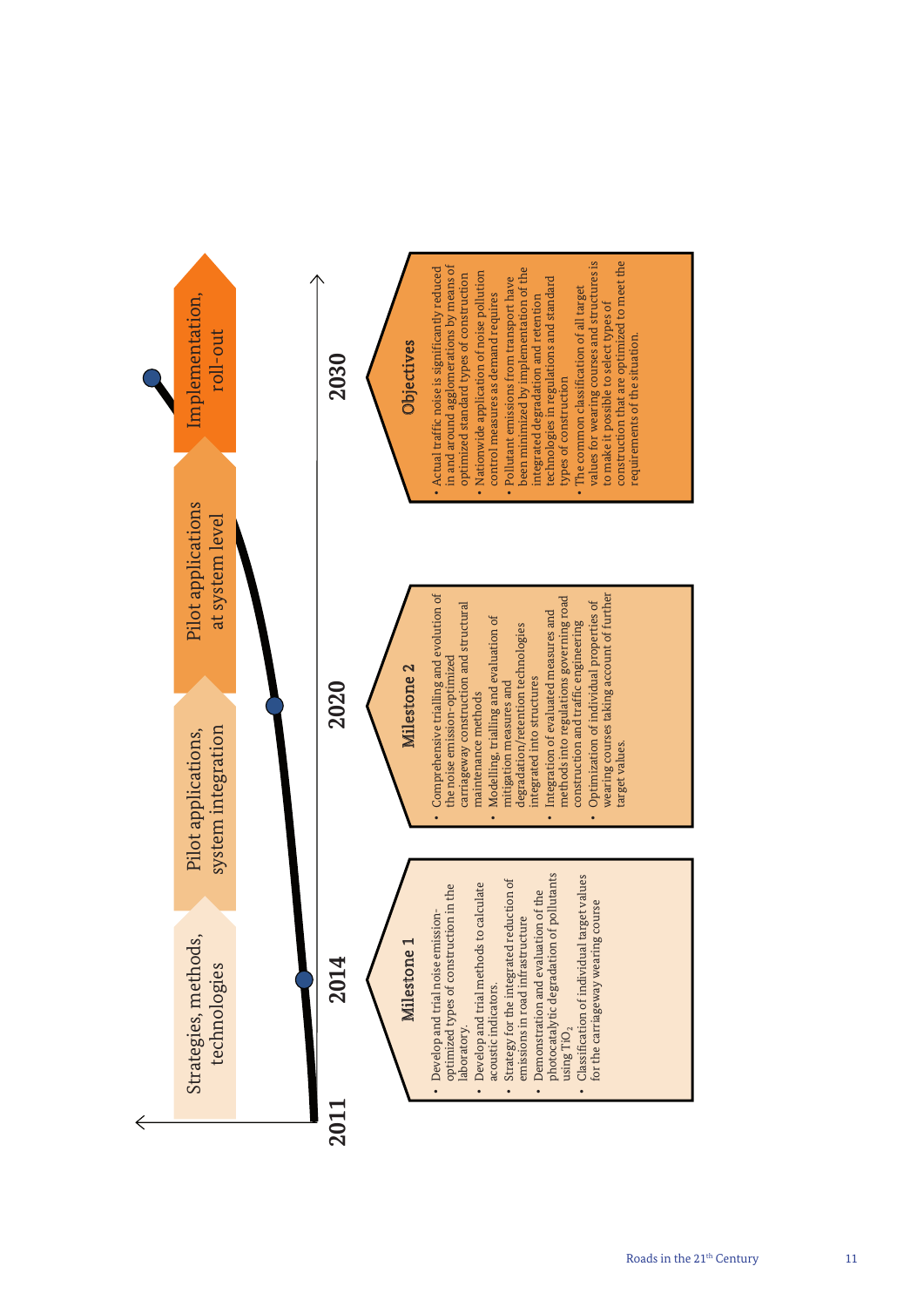## **E. Roads as part of people's living environment**

Roads are an integral part of our living environment. They are designed to connect people with one another and allow the operation of motorized transport, thereby enabling individuals to enjoy social inclusion. At the same time, the pollution associated with road traffic in people's living environments is to be kept as low as possible. Against this background, 21<sup>st</sup> century roads will undergo a process of permanent optimization, including measures to integrate them into the landscape. In addition, roads are an integral component of Baukultur. As such, they shape the ambience of city centres and the landscape of regions outside built-up areas. It is imperative that the significance of roads as part of the built environment heritage be preserved. The public will be actively involved in this wherever possible.

Roads shape spaces. They are more than just a means to an end, i.e. for getting from A to B. Roads and roadside spaces are crucial in determining the amenity value of settlement areas. Here, they are also venues for social discourse and places for experiencing urban life. For children, they are often places to play and have adventures. Distinctive features of the roads of the future will be that they are organically integrated into the landscape, that optimum use is made of their different traffic spaces and that there is a wide

spectrum of road use types. Here, it is imperative that vulnerable road users, such as pedestrians and cyclists, be protected, and it is just as essential that people with reduced mobility be able to participate actively in an accessible street environment.

Roads are the lifeblood of an interlinked, intermodal transport system in which each mode – road, rail and waterway – acts in a coordinated manner and in keeping with its specific capabilities.

Short-term measures on the path towards 21<sup>st</sup> century roads as part of people's living environment will focus on an analysis of the impacts of the construction, design and operation of roads on nature and the landscape and on the effectiveness of avoidance and compensation measures. In addition, the trialling of innovative infrastructure solutions for the protection of vulnerable road users, in particular, and for the integration of mobility-impaired road users will be of particular importance. The effectiveness of measures to improve the amenity value and to mitigate severance effects is to be analyzed in order to take account, in a targeted and systematic manner and while transport infrastructure is still at the planning stage, of the impacts of roads on the quality of human life and on nature and the environment.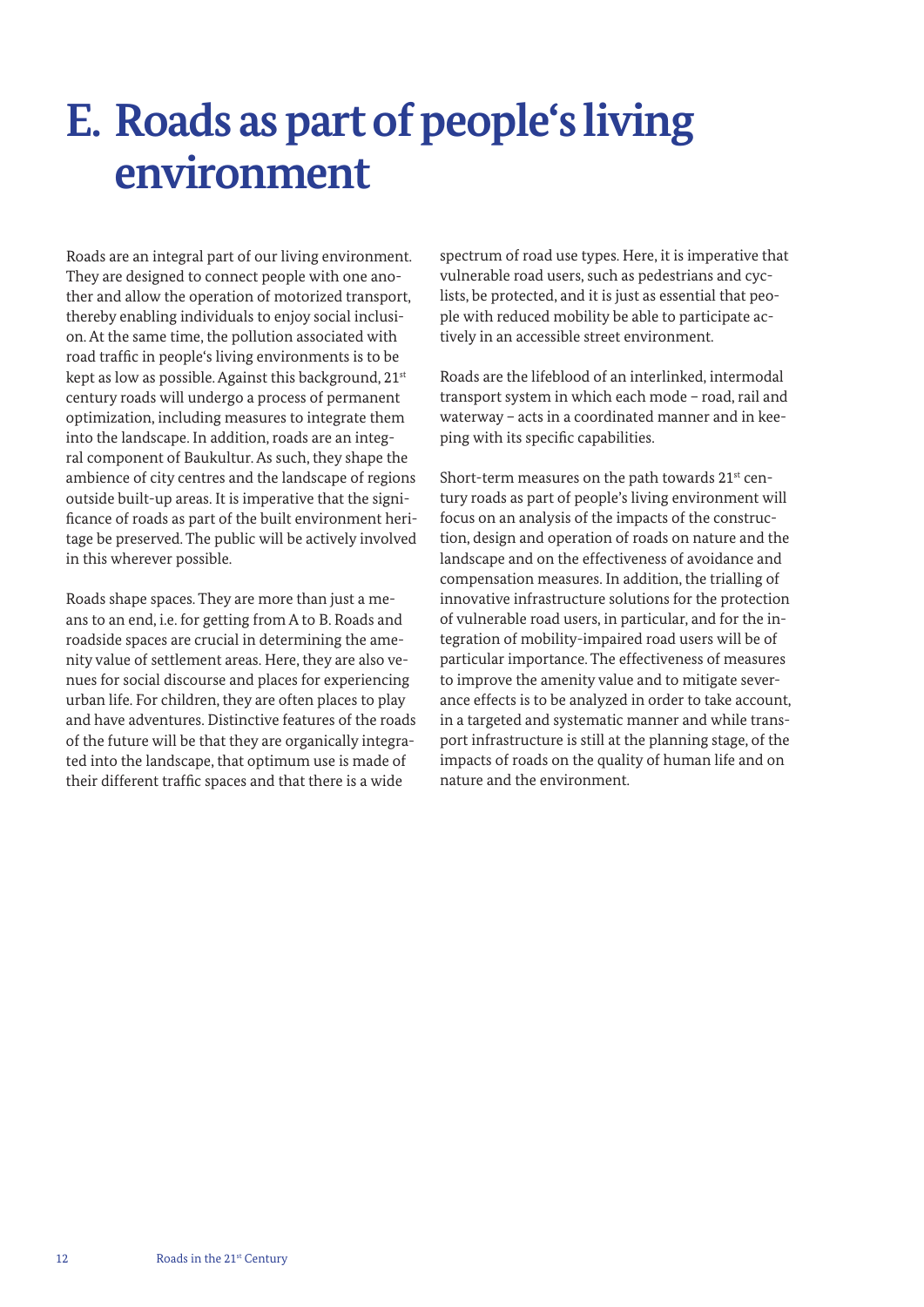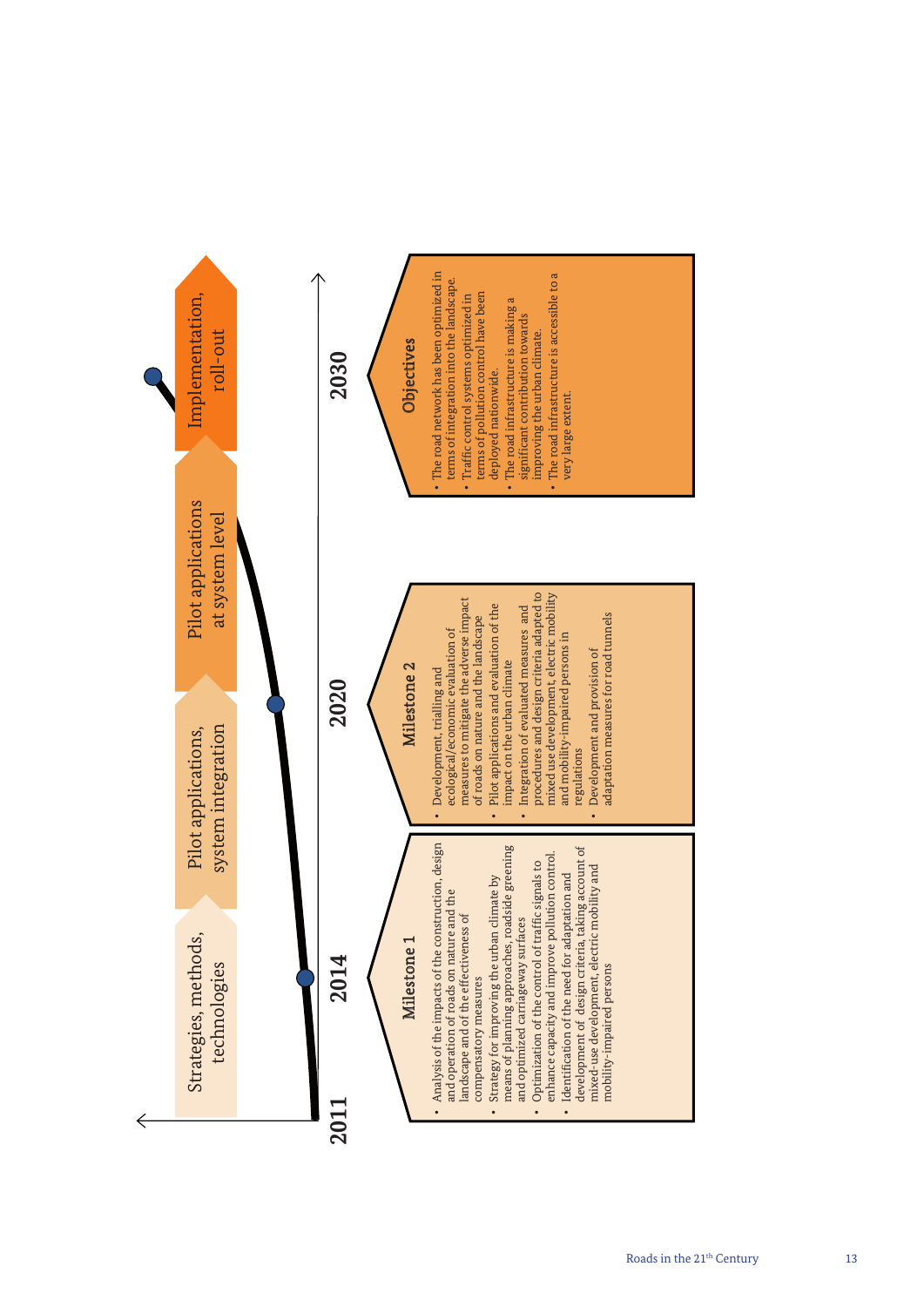## **F. Sustainable roads**

It will not be possible to safeguard our society's mobility in the long term unless economic, ecological and social aspects are taken into account in the life cycle of transport infrastructure. Sustainability, value for money and energy efficiency are already major building policy and social objectives of the Federal Government. The road infrastructure is affected by the requirement for environmentally acceptable and economical construction and operation and for a guarantee of a high level of functional quality. The quality and value of the road infrastructure are increasingly being measured against whole life costs, low user and environmental costs and the health impact of construction materials.

21st century roads will seek a balance between economic, ecological and social aspects. The elements of the road infrastructure will be considered holistically over their entire life. This includes the consideration of sustainability aspects during the planning and tendering of construction projects, the careful selection of the construction materials and methods used, the sustainable administration of the infrastructure as part of a comprehensive infrastructure management system and, finally, efficient strategies for demolition. Short-term measures for achieving these objectives will focus on, inter alia, strategies for the environmentally friendly recycling of hitherto unused materials, in keeping with the concept of life-cycle management, and the creation of alternative solutions for fossil resources. The main focus will be on studies to determine the suitability and use of recycled construction materials, such as recycled asphalt pavement (RAP) and other materials reclaimed from road construction works. Many valuable resources can be conserved and far fewer landfill sites will be required. The processing and reuse of these secondary materials will frequently be less expensive than their final disposal. This also entails the consideration of life cycle aspects in the planning, tendering, delivery and operation of road infrastructure. This will include the provision of procedures for sustainability assessment, the identification of requirements to be met by construction materials, structures and their delivery, and the development of a holistic, life cycle approach to infrastructure management. This thematic focus area is closely linked to the areas in Sections C (energy-efficient roads) and D (low-emission roads).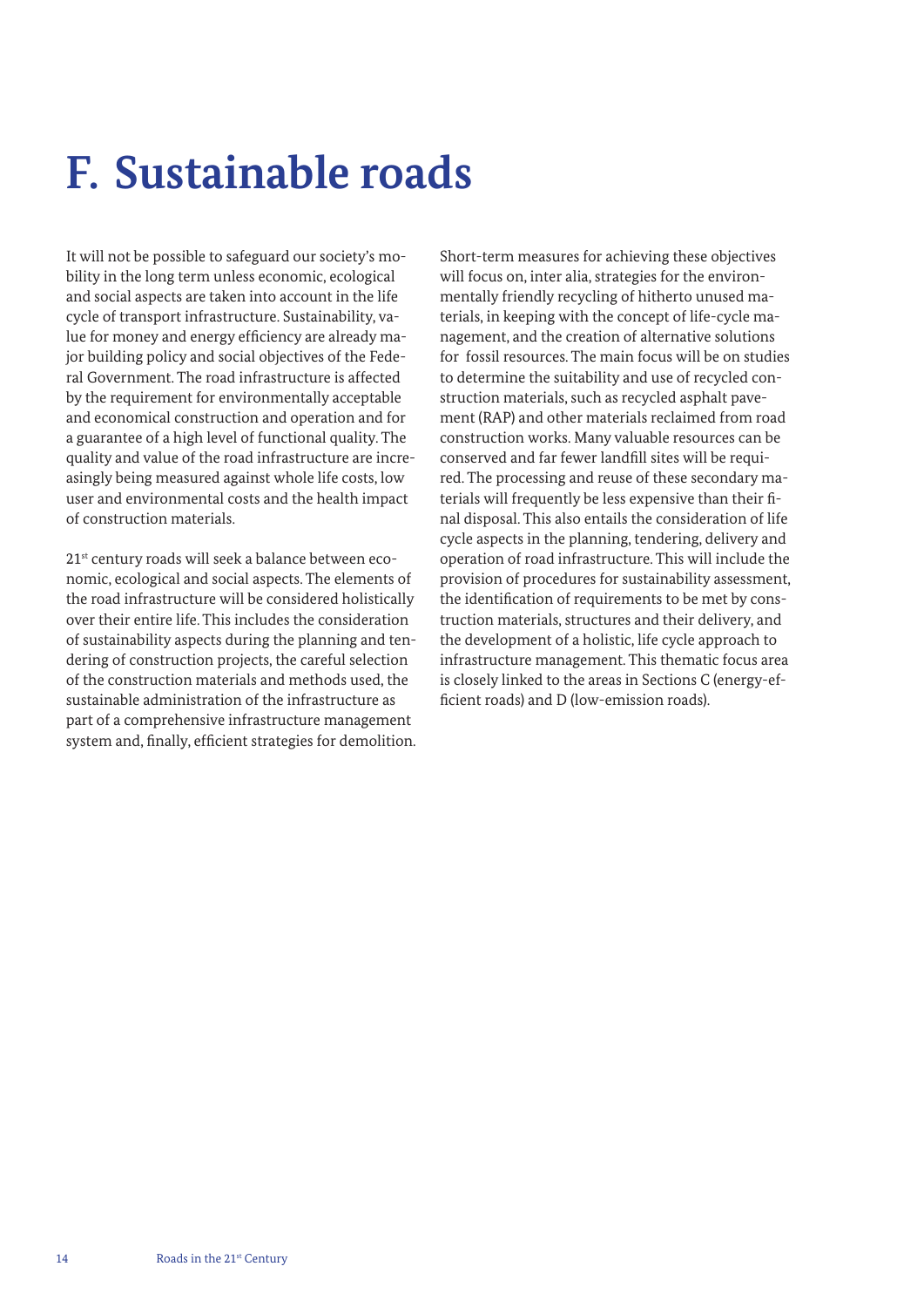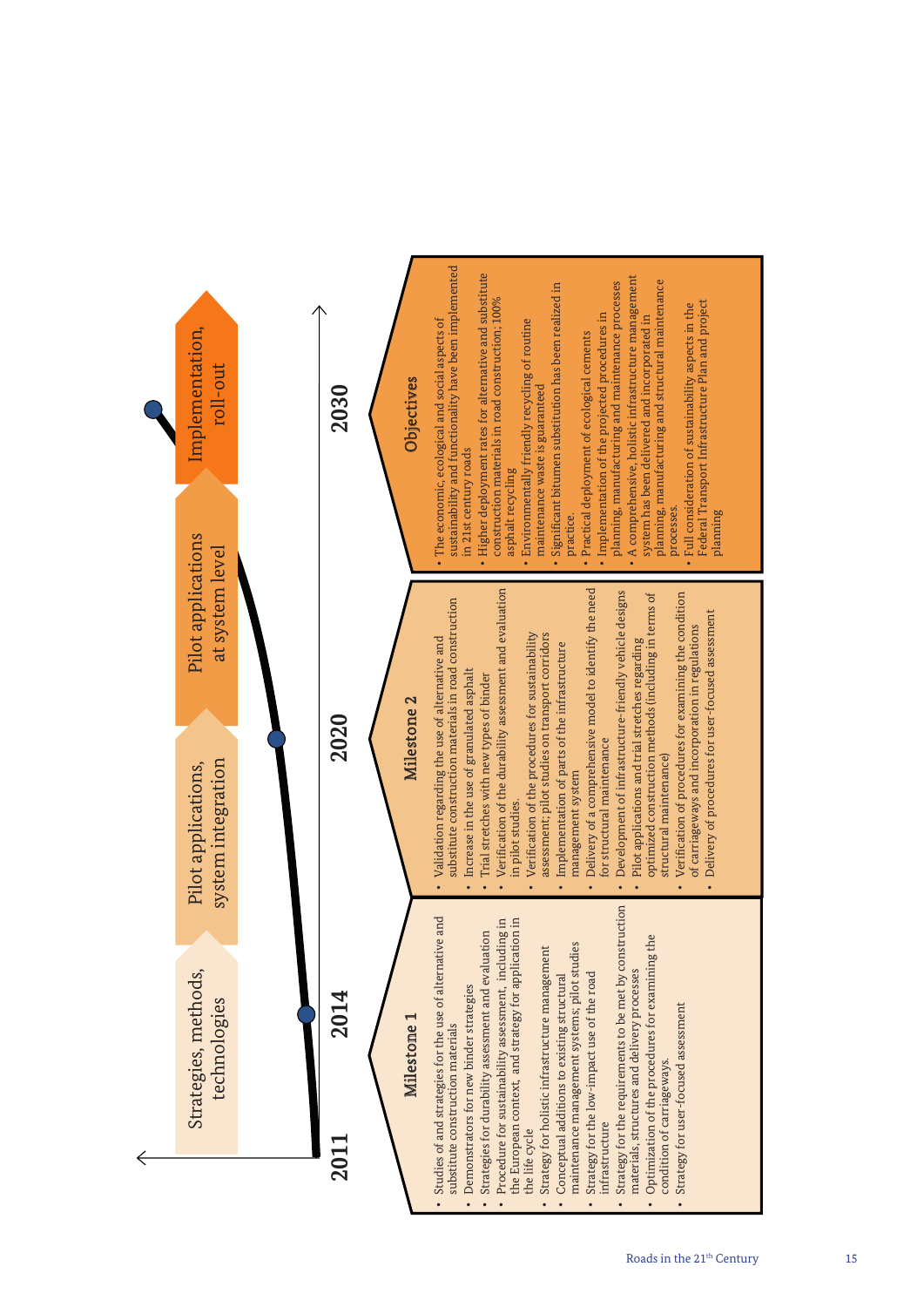## **G.Roads as innovators**

For years now, a huge innovation thrust has been emerging in the automotive industry. 21<sup>st</sup> century roads are to provide an appropriate infrastructure for such innovative vehicles. To this end, the framework must be such that technologically and economically viable innovations can be translated into practice as quickly as possible. 21<sup>st</sup> century roads are to be established not only as transport infrastructure but also as innovators and become an integral part of a positive national and European climate of innovation.

To this end, the market-based framework is to be increasingly focused on innovative construction materials and methods that are less expensive over their entire life cycle. This will involve establishing scientifically sound testing procedures and assessment methods that can be used to immediately and comprehensively appraise innovations with regard to their

use in practice. The first step is to be the establishment of a test track on which innovations from this programme will be trialled in a targeted manner. It is imperative – not least for reasons of cost – that simulation procedures be integrated into the assessment methods. In addition, open interfaces are to be developed on the basis of which the innovation cycles of vehicles and infrastructure can be dovetailed.

Short-term measures for achieving these objectives will focus on the establishment of an appropriate testing infrastructure, the evolution of familiar methodologies of functional and economic indicators for new construction materials, the development of simulation procedures in selected areas and the development of a framework architecture for open vehicle-infrastructure interfaces.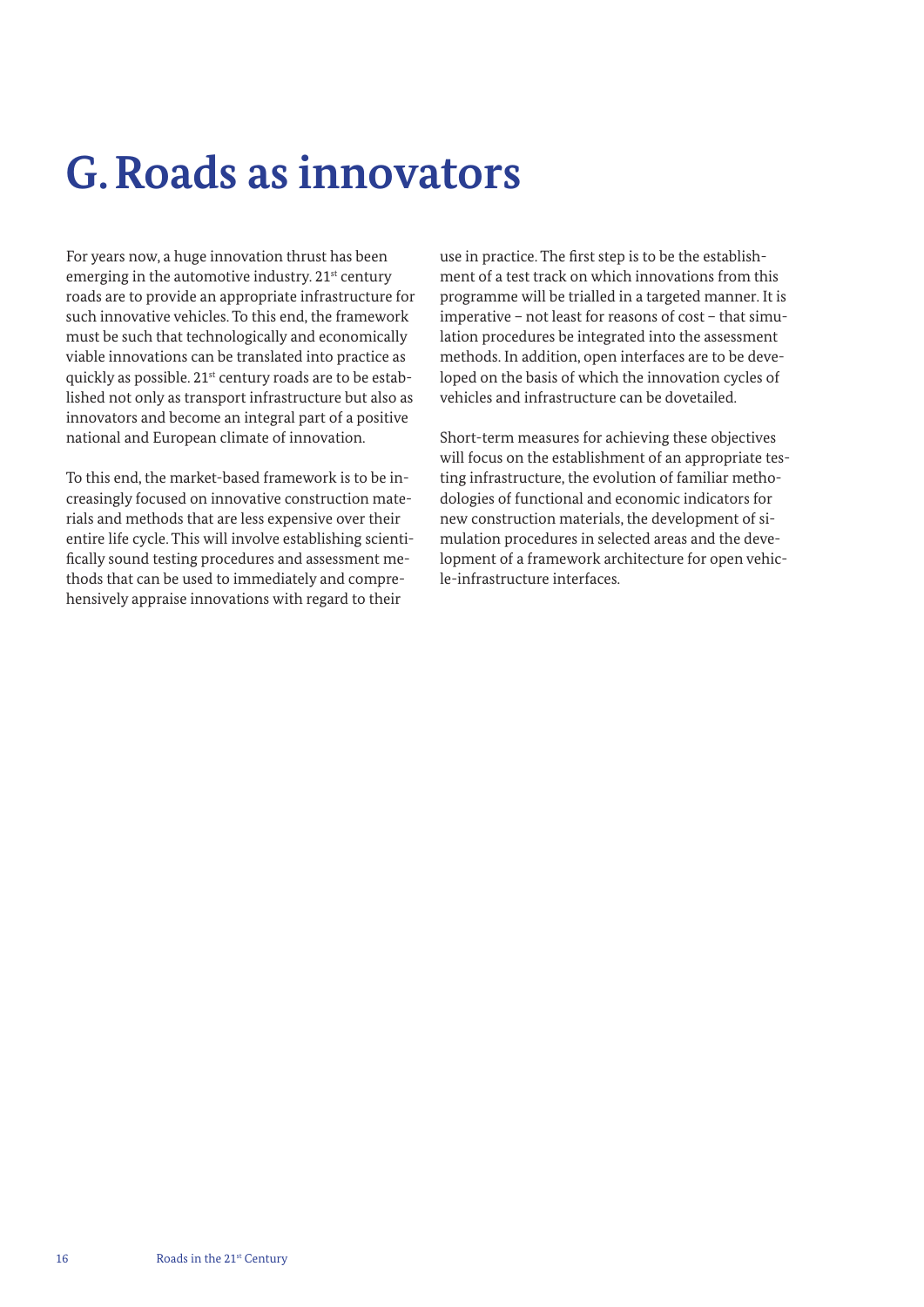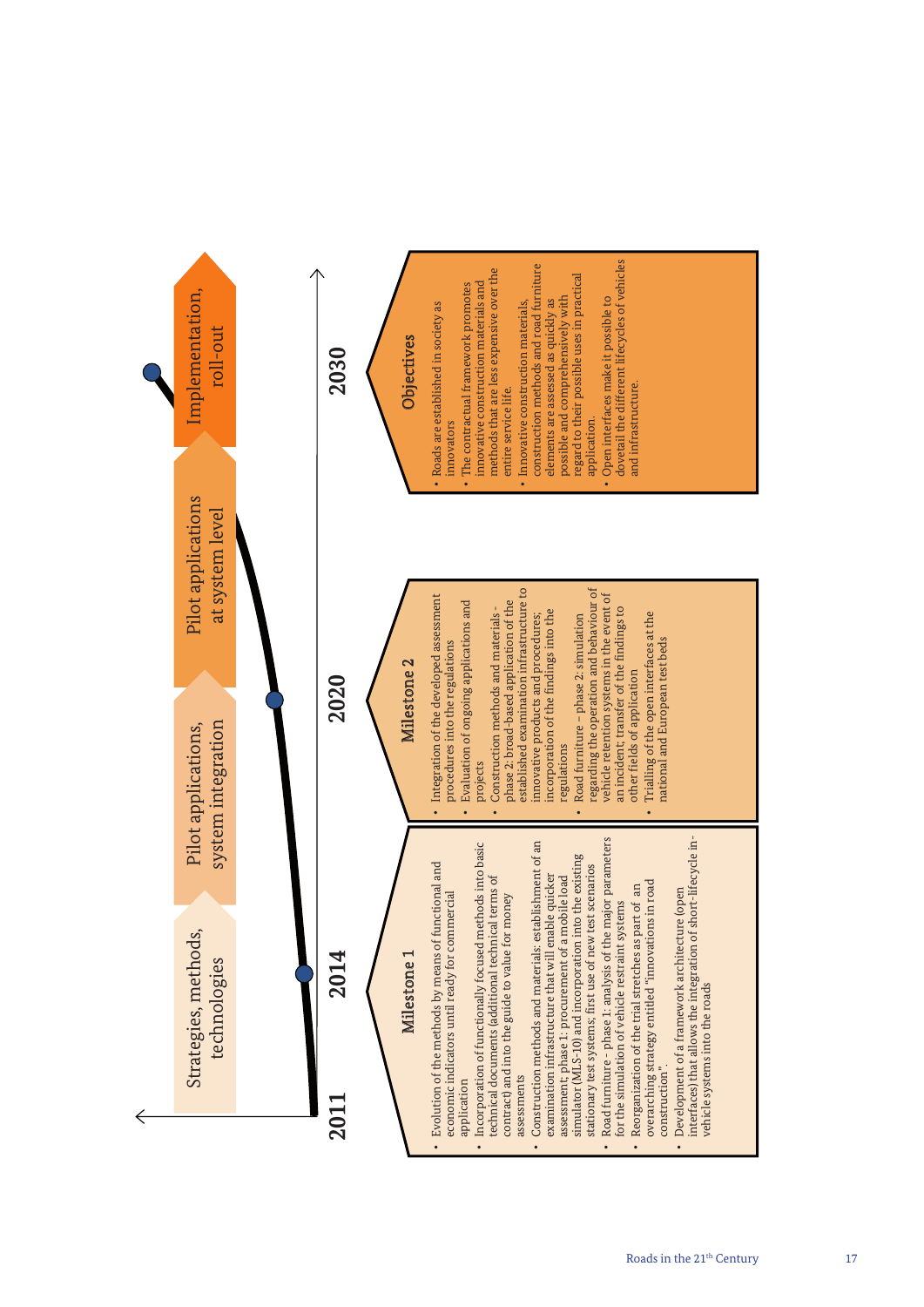## **Conclusion**

There is no doubt that the roads will continue to be a foundation of the economy and society in the future. If the overall road system is to have a promising future, roads of the future will have to address new challenges in addition to the ones they currently face. It is imperative that we set the stage for this today. There will be no stopping demographic change, climate change, technological change, globalization and sustainability in a post-fossil society. The "Roads in the 21st Century – Innovative Road Construction in Germany" research programme is designed to successfully meet the challenges that lie ahead.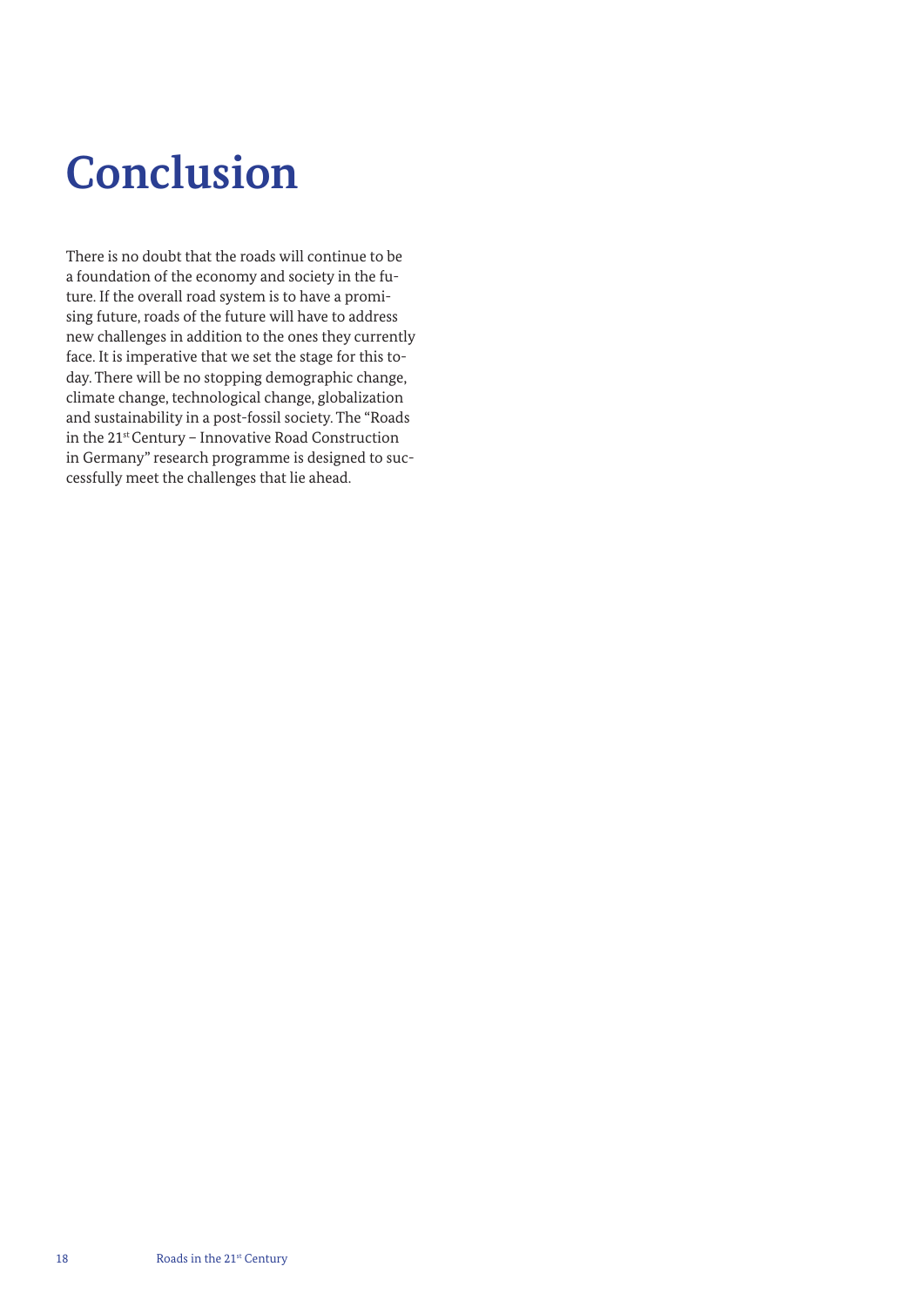The present research programme was launched by the Federal Ministry of Transport, Building and Urban Development's Road Construction Directorate-General and developed in cooperation with the Federal Highway Research Institute.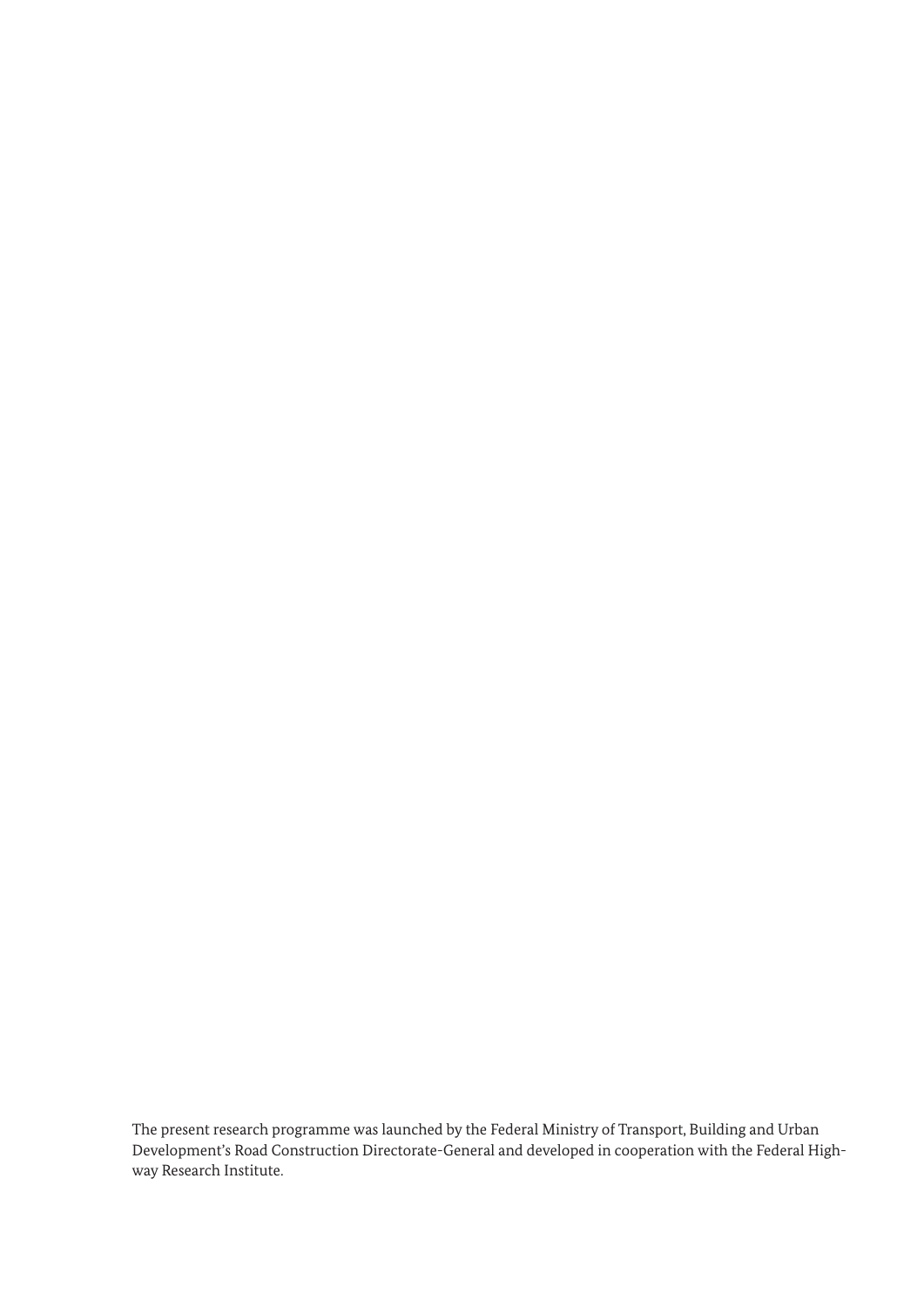### **Impressum**

#### **Herausgeber**

Ministry of Transport, Building and Urban Development Division StB 10 Robert-Schuman-Platz 1 53175 Bonn

**Stand** May 2013

**Druck und Gestaltung** Z 25/Druckvorstufe Druckerei des BMVBS

**Bildnachweis** © Miredi - Fotolia.com

This brochure ist part of the public relations work of the Federal Ministry of Transport, Building and Urban Development. It is issued free of charge and may not be sold.